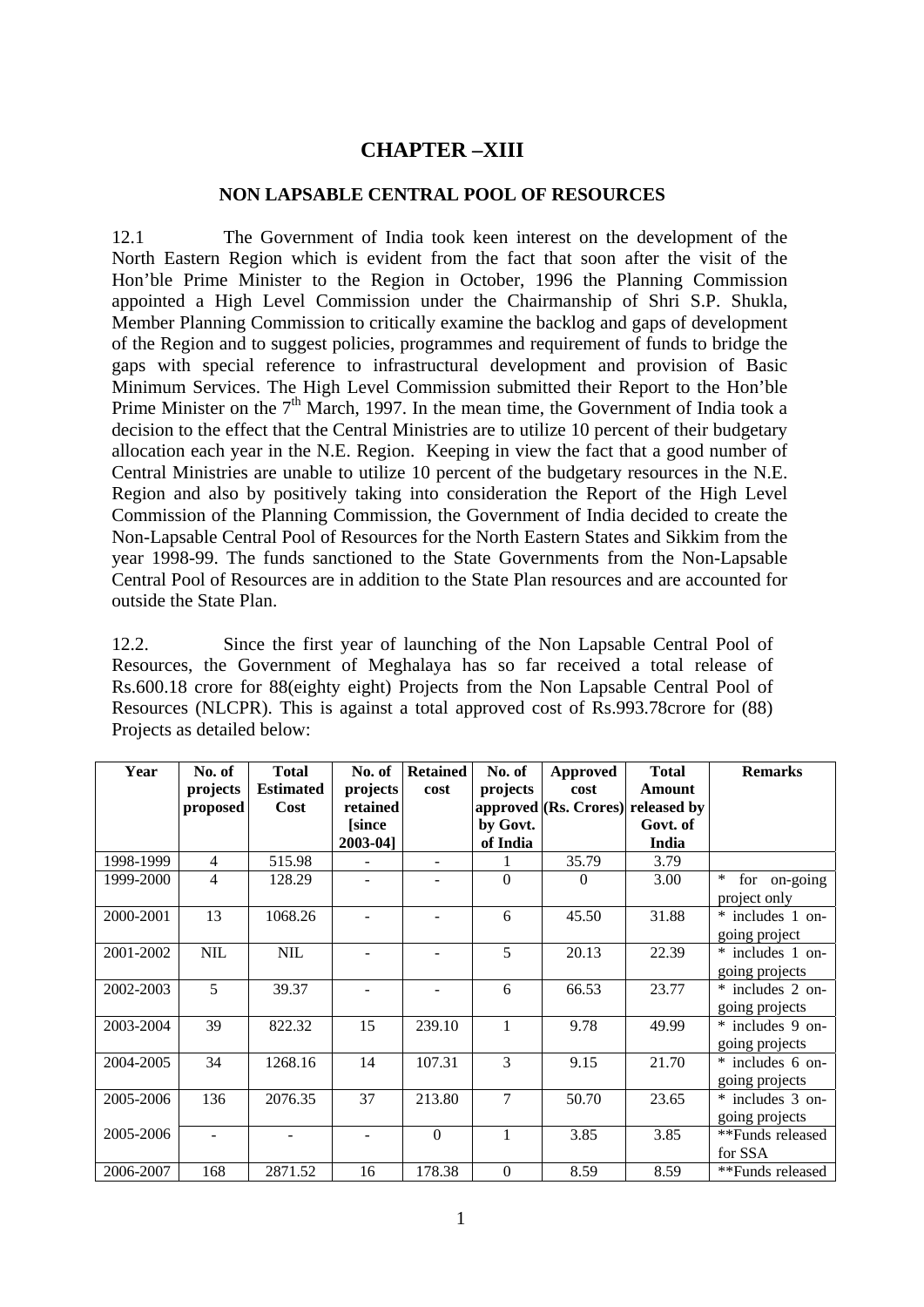|              |     |          |     |          |    |        |        | for SSA             |
|--------------|-----|----------|-----|----------|----|--------|--------|---------------------|
| 2006-2007    |     |          |     | $\Omega$ | 7  | 55.37  | 29.99  | * includes 7 on-    |
|              |     |          |     |          |    |        |        | going projects      |
| 2007-2008    | 54  | 363.46   | 16  | 166.06   | 13 | 200.14 | 60.35  | * includes 8 on-    |
|              |     |          |     |          |    |        |        | going project       |
| 2007-2008    |     |          |     | $\Omega$ |    | 0.51   | 0.51   | <b>NERAMAC</b>      |
| 2008-09      | 79  | 1099.69  | 19  | 176.46   | 9  | 121.36 | 94.83  | $*$ includes 18 on- |
|              |     |          |     |          |    |        |        | going project       |
| 2009-10      | 106 | 1576.76  | 20  | 159.58   | 12 | 121.41 | 76.72  | * includes 13 on-   |
|              |     |          |     |          |    |        |        | going project       |
| $2010 - 11$  | 12  | 618.39   | 9   | 176.44   | 10 | 93.56  | 58.42  | * includes 8 on-    |
|              |     |          |     |          |    |        |        | going project       |
| 2011-12      | 5   | 157.48   | 5   | 157.48   | 6  | 151.41 | 86.75  | *includes 8 on-     |
|              |     |          |     |          |    |        |        | going project       |
| <b>TOTAL</b> | 647 | 12606.03 | 151 | 1574.61  | 88 | 993.78 | 600.18 |                     |

12.3 The latest position of NLCPR projects in Meghalaya are as follows:

## **26 Projects had been completed** with NLCPR support of **Rs.197.27 crore**.

| <b>Sector</b>        | No. of projects | <b>NLCPR</b> Support |
|----------------------|-----------------|----------------------|
| <b>Power</b>         | 9               | Rs. 62.73 cr.        |
| <b>Roads</b>         | 7               | Rs. 27.44 cr.        |
| <b>Water supply</b>  | 4               | Rs. 77.55 cr.        |
| <b>Education</b>     | 3               | Rs. 23.96 cr.        |
| <b>Market</b>        |                 | Rs. 1.90 cr.         |
| Airport              |                 | Rs. 3.18 cr.         |
| <b>Miscellaneous</b> |                 | Rs. 0.51 cr.         |

 **13 projects have been physically completed** with NLCPR release of Rs. 81.65 crore against the total project cost of Rs.94.15 crore.

| SI.<br>No. | <b>Name of Project</b>                                                                                               | <b>Project</b><br>cost | <b>Cumulative</b><br><b>Amount</b><br>released | <b>Cumulative</b><br>Amount<br>utilized | Position as on<br>16.04.2012                                                                                                      |
|------------|----------------------------------------------------------------------------------------------------------------------|------------------------|------------------------------------------------|-----------------------------------------|-----------------------------------------------------------------------------------------------------------------------------------|
|            | 2002-2003                                                                                                            |                        |                                                |                                         |                                                                                                                                   |
| 1.         | Jowai Water Supply Scheme                                                                                            | 15.41                  | 12.30                                          | 12.24                                   | U/C for Rs.1.13 crore<br>submitted to DONER vide<br>No. PLR. 14/97/Pt.I/740<br>Dt.12.03.2011                                      |
|            | 2004-2005                                                                                                            | $\Omega$               | $\Omega$                                       | $\Omega$                                |                                                                                                                                   |
| 2.         | Requirement of R.K.<br>Addl.<br>Mission College for construction<br>school building for lab&<br>οf<br>computer class | 2.00                   | 1.81                                           | 1.88                                    | $U/C$ for $Rs.28.42$ lakhs<br>submitted to DONER vide<br>PLR.4/2002/ EDN /396<br>dt.15.03.2011 Education<br>Deptt. to submit C/C. |
|            | 2005-2006                                                                                                            | $\Omega$               | $\Omega$                                       | $\Omega$                                |                                                                                                                                   |
| 3.         | Improvement, Widening,<br>Strengthening including<br>Reconstruction of Bridges &                                     | 18.77                  | 16.41                                          | 16.40                                   | <b>Rs.17.34</b><br>for<br>lakh<br>U/C<br>submitted to DONER vide<br>6/2006/25<br>PLR.<br>No.                                      |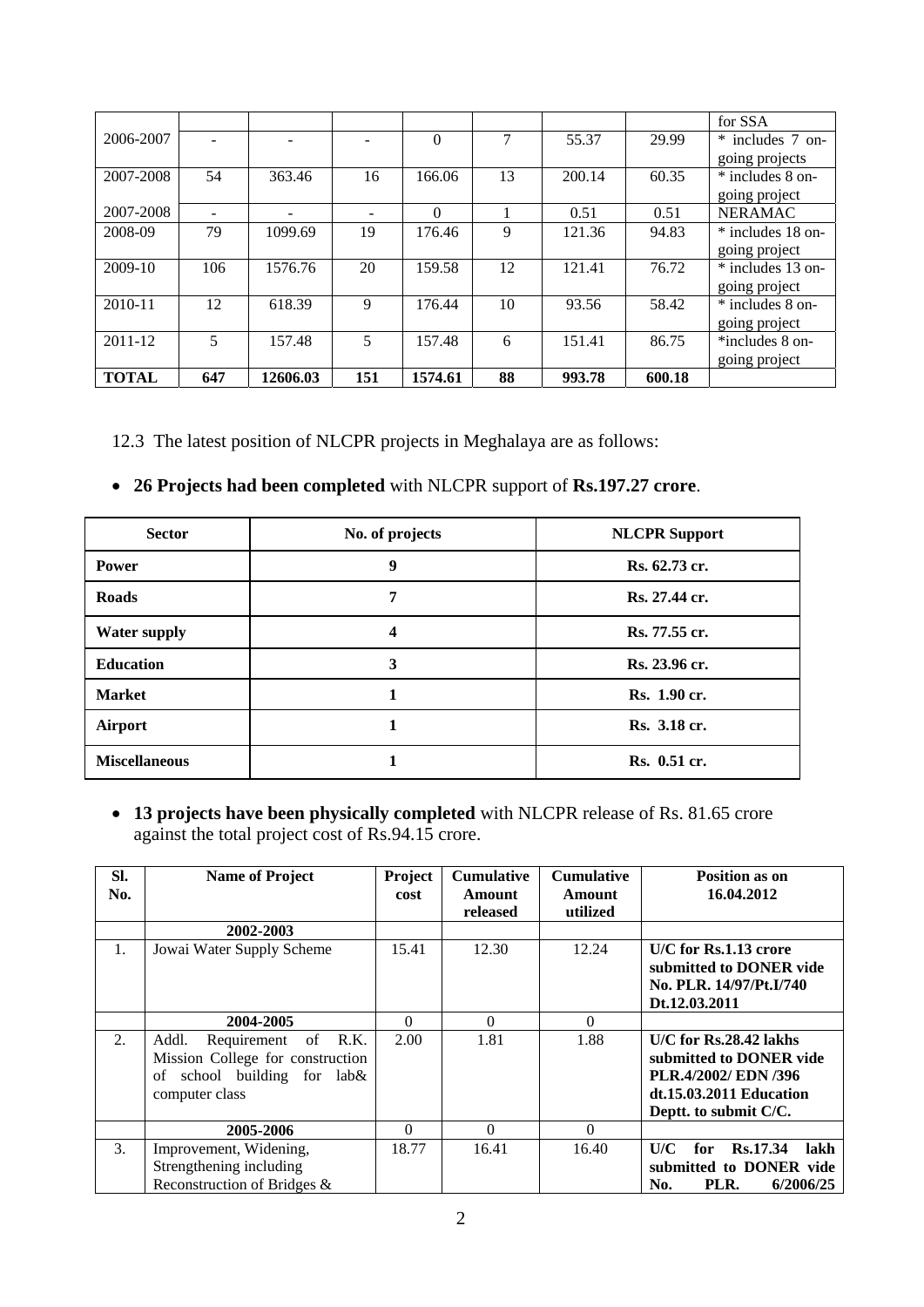| SI.<br>No. | <b>Name of Project</b>                                                                                                                                      | Project<br>cost  | <b>Cumulative</b><br><b>Amount</b> | <b>Cumulative</b><br><b>Amount</b> | Position as on<br>16.04.2012                                                                                                                                                          |
|------------|-------------------------------------------------------------------------------------------------------------------------------------------------------------|------------------|------------------------------------|------------------------------------|---------------------------------------------------------------------------------------------------------------------------------------------------------------------------------------|
|            |                                                                                                                                                             |                  | released                           | utilized                           |                                                                                                                                                                                       |
|            | Culverts of Rymbai - Iapmala -<br>Suchen Road.                                                                                                              |                  |                                    |                                    | Dt.25.05.2011.<br><b>PWD</b><br>to<br>submit C/C.                                                                                                                                     |
| 4.         | Mawsynram Border Area College                                                                                                                               | 2.86             | 2.58                               | 2.58                               | U/C for Rs.60.84 lakhs $\&$<br>Rs.43.75 lakhs submitted to<br><b>DONER</b> vide No. PLR.<br>158/2005/43 &<br>PLR.158/2005/45<br>Dt.19.03.2011. Education<br>Deptt to submit UC & C/C. |
| 5.         | Sarva Shiksha Abhiyan<br>3.85<br>$(2005-06)$<br>8.59<br>$(2006-07)$                                                                                         | 12.44            | 12.44                              | 12.44                              | U/C for Rs. 5.00 crore<br>submitted to DONER vide.<br>No. PLR.10-2008/5 dt.<br>19.03.09.<br><b>Education Deptt.</b> has<br>submitted U/C for Rs 5.00<br>crore directly to DONER       |
|            | 2006-07                                                                                                                                                     | $\overline{0}$   | $\theta$                           | $\overline{0}$                     |                                                                                                                                                                                       |
| 6.         | <b>SAC Expansion Programme-</b><br>Developing the Employment<br>Potential of NE Region in the<br>New Economy & Promoting and<br>Documenting Regional Talent | 4.24             | 2.33                               | 2.32                               | Fresh U/C for Rs.99.18<br>lakhs submitted to<br>DoNER vide No.PLR.116-<br>2006-33 dt.18.03.2010                                                                                       |
| 7.         | Improvement, widening including<br>metalling and blacktopping of<br>Dkhiah-Sutnga-Saipung-Moulsei-<br>Halflong Road (29-44 <sup>th</sup> Km)                | 7.22             | 6.31                               | 6.31                               | $\overline{U/C}$ for Rs.210.11 lakhs<br>submitted to DoNER vide<br>No.PLR.41/2007/22<br>Dt.29.06.2011.<br><b>PWD</b><br>to<br>submit C/C.                                             |
|            | 2007-08                                                                                                                                                     | $\boldsymbol{0}$ | $\mathbf{0}$                       | $\boldsymbol{0}$                   |                                                                                                                                                                                       |
| 8.         | Improvement including metalling<br>& blacktopping of Mawkyrwat-<br>Rangblang Road $(12^{th} - 19^{th}$ KM).                                                 | 4.80             | 4.17                               | 4.17                               | U/C for Rs.18.14 lakhs<br>submitted to DoNER vide<br>No PLR.115/2007/45<br>dt.10.08.2011                                                                                              |
| 9.         | Construction including metalling<br>& blacktopping of Lumshnong-<br>Umlong Road $(0^{th} - 8^{th}$ Km)                                                      | 6.02             | 5.31                               | 5.31                               | U/C for Rs.240.37 lakhs<br>submitted to DoNER vide<br>No. PLR.116/2007/28<br>dt.16.03.2011.                                                                                           |
| 10.        | Improvement including metalling<br>blacktopping of Mukhaialong-<br>Lumshyrmit Road $(0-19^{th}$ Km)                                                         | 9.11             | 8.03                               | 8.02                               | U/C for Rs.115.42 lakhs<br>submitted to DoNER vide<br>No. PLR.132/2007/37<br>Dt.08.06.2011.PWD to<br>submit C/C.                                                                      |
| 11.        | <b>Construction including Metalling</b><br>& Blacktopping of road from<br>Mushut to Lumputhoi (12 Km)                                                       | 4.87             | 4.30                               | 4.29                               | $\overline{U/C}$ for Rs.11.46 lakhs<br>submitted to DoNER vide<br>No.PLR.1/2008/25<br>dt.08.06.2011. PWD to<br>submit C/C.                                                            |
| 12.        | Widening of road to double from<br>Araimile to Dakopgre of Tura<br>town road (4.00 Km).                                                                     | 3.14             | 2.77                               | 2.76                               | U/C for Rs.3.00 lakhs<br>submitted to DoNER vide<br>No. PLR.117/2007/38<br>Dt.07.12.2011.PWD to<br>submit C/C.                                                                        |
| 13.        | Improvement, Metalling &<br>Blacktopping of a road from NH-<br>51 to Rongsigre (4.725 Km)                                                                   | 3.27             | 2.89                               | 2.88                               | U/C for Rs.85.65 lakhs<br>submitted to DoNER vide<br>No PLR.2/2008/23<br>dt.22.03.2011                                                                                                |
|            |                                                                                                                                                             | 94.15            | 81.65                              | 81.60                              |                                                                                                                                                                                       |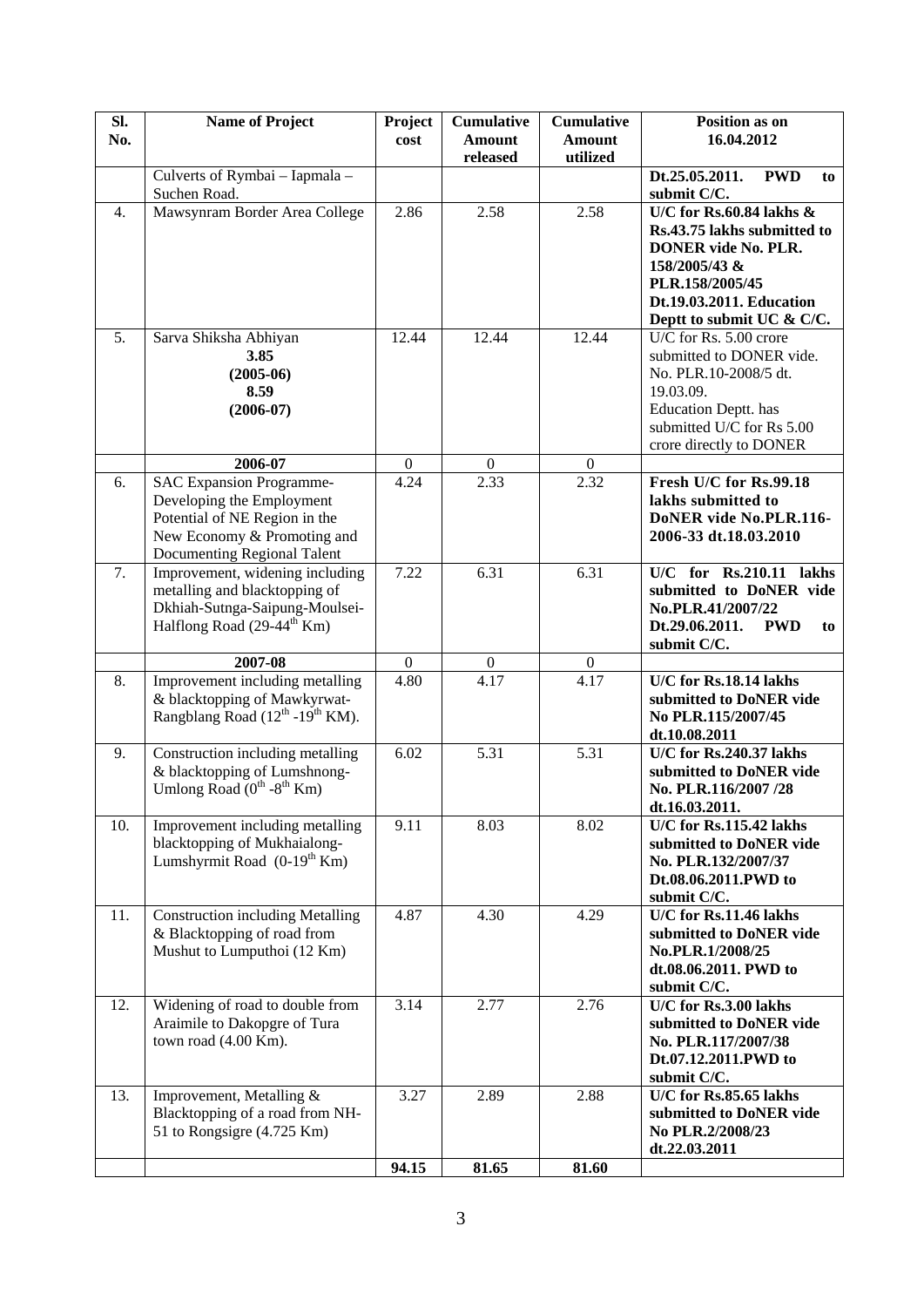**3 projects are nearing completion** with NLCPR release of Rs.65.87 crore against the total project cost of Rs.138.01 crore. Measures are being taken for prompt completion of these projects and submission of Utilisation certificates and Completion certificates during the current year.

| SI.<br>No. | <b>Name of Project</b>                                                                                  | Project<br>cost | <b>Cumulative</b><br>Amount<br>released | <b>Cumulative</b><br><b>Amount</b><br>utilized | <b>Position as on</b><br>16.04.2012                                                                          |
|------------|---------------------------------------------------------------------------------------------------------|-----------------|-----------------------------------------|------------------------------------------------|--------------------------------------------------------------------------------------------------------------|
|            | 2005-2006                                                                                               |                 |                                         |                                                |                                                                                                              |
| 1.         | Reconstruction of 10 Bridges and<br>Approaches on Mawphlang –<br><b>Balat Rd</b>                        | 9.01            | 7.87                                    | 6.52                                           | $3rd$ installment of<br>Rs.103.36 lakhs released<br>on 15.06.2009                                            |
|            | $2006 - 07$                                                                                             | 0               | $\Omega$                                | 0                                              |                                                                                                              |
| 2.         | <b>Construction of School Building</b><br>O.M Roy Memorial School at<br>Kynton Massar, Mawlai, Shillong | 2.26            | 1.97                                    | 1.47                                           | $3rd$ installment of Rs. 55.70<br>lakh released on<br>22.03.2011                                             |
|            | 2007-08                                                                                                 | 0               | 0                                       | $\Omega$                                       |                                                                                                              |
| 3.         | Construction of 220KV D/C<br><b>Transmission Line from Misa</b><br>(Assam) to Byrnihat (Meghalaya)      | 126.74          | 56.03                                   | 56.03                                          | $U/C$ for Rs.1107.00 lakhs<br>submitted to DoNER vide<br>No. PLR.119/2007/Misa-<br>Byrnihat/32 dt. 1.08.2011 |
|            |                                                                                                         | 138.01          | 65.87                                   | 64.02                                          |                                                                                                              |

 Presently there are **46 on-going projects** at a total project cost of **Rs.540.09 crore**  for which M/O DoNER had already released **Rs. 255.37 crore**. These on-going NLCPR projects are at different stages of implementation and steps are being taken to complete these projects expeditiously.

| SI.<br>No. | <b>Name of Project</b>                                                                                                                                   | Project<br>cost | <b>Cumulative</b><br><b>Amount</b><br>released | <b>Cumulative</b><br><b>Amount</b><br>utilized | Position as on<br>16.04.2012                                                                                               |
|------------|----------------------------------------------------------------------------------------------------------------------------------------------------------|-----------------|------------------------------------------------|------------------------------------------------|----------------------------------------------------------------------------------------------------------------------------|
|            | $2005 - 06$                                                                                                                                              |                 |                                                |                                                |                                                                                                                            |
| 1.         | Construction of R.C.C. Bridge<br>over River Daru on Ampati -<br>Purakhasia Road (2nd Km) to<br>Ampati village                                            | 4.54            | 3.43                                           | 2.73                                           | $U/C$ for $Rs.130.50$ lakh<br>submitted to DONER vide<br>No.PLR.5/2006/34<br>Dt.14.11.2011. PWD<br>to<br>submit U/C & C/C. |
|            | (Approach Road etc)                                                                                                                                      | 0.53            | 0.48                                           | $\Omega$                                       | 13.03.08                                                                                                                   |
| 2.         | Thomas Jones Synod College,<br>Jowai                                                                                                                     | 3.37            | 2.06                                           | 2.08                                           | $U/C$ for Rs.6.26 lakh<br>submitted to DONER vide<br>No. PLR. 157/2005/61<br>Dt.27.05.2011.                                |
|            | 2006-07                                                                                                                                                  | $\Omega$        | $\Omega$                                       | $\Omega$                                       |                                                                                                                            |
| 3.         | <b>Construction of School Building</b><br>and Staff Quarter for Sutnga<br>Presbyterian Higher Secondary<br>School at Sutnga, Jaintia Hills               | 2.34            | 1.42                                           | 3.23                                           | $U/C$ for Rs.1.42 crore<br>submitted to DoNER vide<br>No.PLR.15-2006-53<br>dt.18.03.2011                                   |
| 4.         | Construction of School Building,<br>Teacher's quarter, improvement<br>of playground, etc of Rymbai<br>Pohskur Secondary School,<br>Rymbai, Jaintia Hills | 1.75            | 0.55                                           | 0.55                                           | $U/C$ for Rs.55.23 lakhs<br>submitted to DoNER vide<br>No PLR.115/2006/35<br>dt.29.03.2011                                 |
| 5.         | Redevelopment of Iawmusiang<br>Market for Jaintia Hills                                                                                                  | 20.09           | 6.33                                           | $\mathbf{0}$                                   | 1 <sup>st</sup> installment of Rs.6.33<br>crore released on                                                                |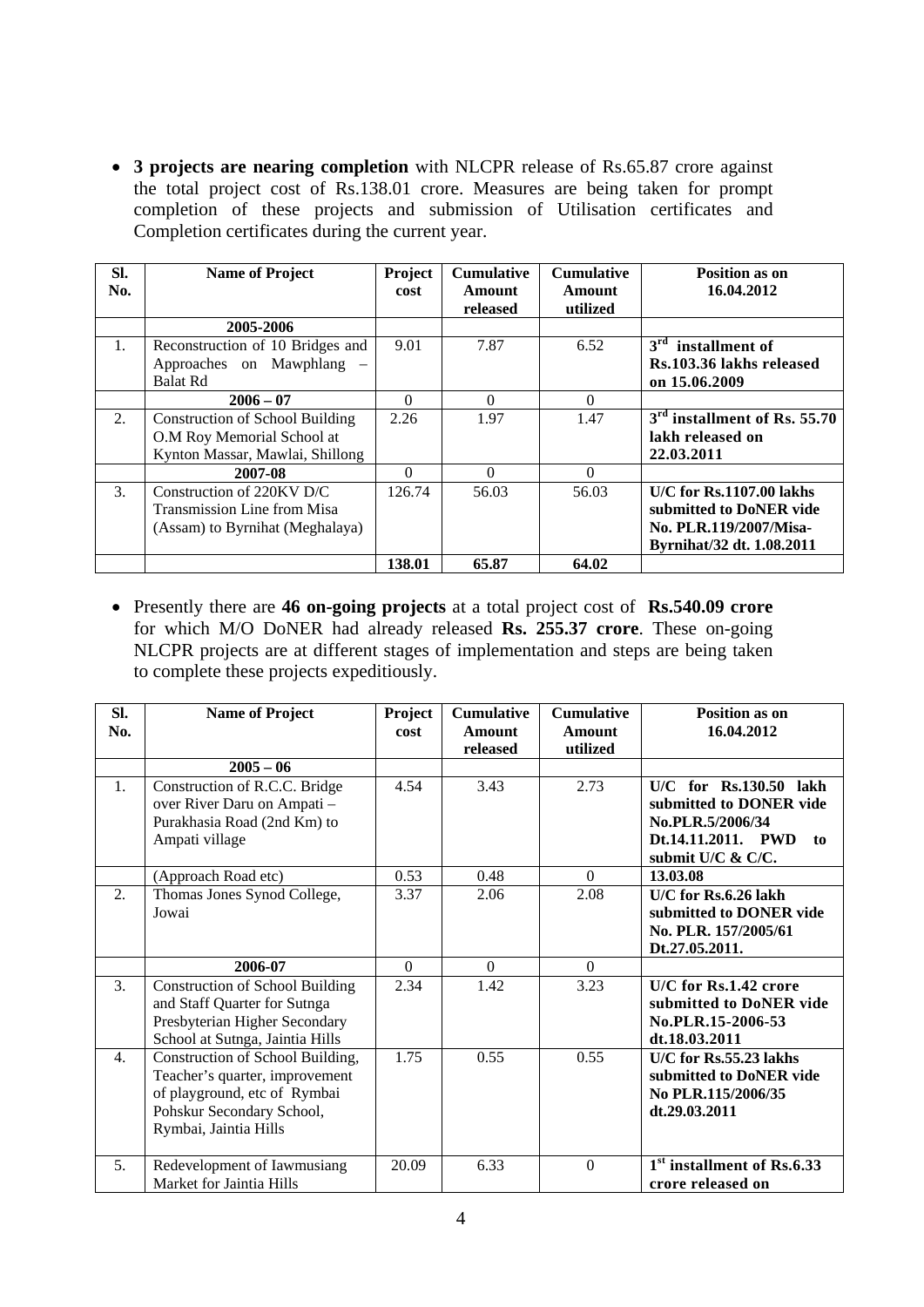| SI.<br>No. | <b>Name of Project</b>                                                                                                                                                            | Project          | <b>Cumulative</b><br><b>Amount</b> | <b>Cumulative</b><br><b>Amount</b> | Position as on<br>16.04.2012                                                                                             |
|------------|-----------------------------------------------------------------------------------------------------------------------------------------------------------------------------------|------------------|------------------------------------|------------------------------------|--------------------------------------------------------------------------------------------------------------------------|
|            |                                                                                                                                                                                   | cost             | released                           | utilized                           |                                                                                                                          |
|            | Autonomous District Council,<br>Jowai                                                                                                                                             |                  |                                    |                                    | 10.02.2009.                                                                                                              |
|            | 2007-08                                                                                                                                                                           | $\boldsymbol{0}$ | $\boldsymbol{0}$                   | $\overline{0}$                     |                                                                                                                          |
| 6.         | Construction & Strengthening of<br>Jakrem-Ranikor Road ( $6^{\text{th}} - 15^{\text{th}}$<br>Km).                                                                                 | 4.16             | $\overline{3.32}$                  | 2.91                               | U/C for Rs.17.77 lakhs<br>submitted to DoNER vide<br>No. PLR.91/2007/28<br>Dt.08.06.2011.                                |
| 7.         | <b>Construction of Trikikilla College</b><br>Complex, West Garo Hills<br>District.                                                                                                | 5.43             | 1.70                               | $\overline{0}$                     | 1 <sup>st</sup> installment of Rs. 170.99<br>lakhs released on 31.03.09                                                  |
| 8.         | Widening of roads into double<br>lane in Williamnagar town (8)<br>Km)                                                                                                             | 15.13            | 13.36                              | 10.73                              | U/C for Rs.33.50 lakhs<br>submitted to DoNER vide<br>No PLR.35/2008/36<br>dt.21.03.2012                                  |
| 9.         | Upgradation and Strengthening of<br>Garobadha - Betasing via<br>Rangsakhona (from 6 <sup>th</sup> km to GR<br>road upto 6 <sup>th</sup> km of BM road via<br>Khasibil) (7.833 Km) | 11.38            | 10.03                              | 9.68                               | U/C for Rs.60.00 lakhs<br>submitted to DoNER vide<br>No. PLR.3/2008/26<br>Dt.14.11.2011.                                 |
|            | 2008-09                                                                                                                                                                           | $\overline{0}$   | $\theta$                           | $\Omega$                           |                                                                                                                          |
| 10.        | Construction of School Building,.<br>of Ri-Bhoi Presbyterian Higher<br>Secondary School, Nongpoh                                                                                  | 3.65             | 2.46                               | 2.45                               | U/C for Rs.127.95 lakhs<br>submitted to DoNER vide<br>No PLR.89/2008/25<br>dt.22.03.2012                                 |
| 11.        | New Umtru H.E. Project (2x20<br>MW at Ri Bhoi District.                                                                                                                           | 48.29            | 32.59                              | 32.59                              | U/C for Rs.17.38 crore<br>submitted to DoNER vide<br>No PLR104/2008/25<br>dt.22.03.2012                                  |
| 12.        | Construction of remaining portion<br>of Mawsahew-Nongsteng-<br>Umblai-Mawphu road from 6 <sup>th</sup> to<br>$13^{th}$ km.                                                        | 9.54             | 3.00                               | 1.44                               | U/C for Rs.18.00 lakhs<br>submitted to DoNER vide<br>No PLR.103/2008/13<br>dt.16.01.2012                                 |
| 13.        | Construction of school building,<br>Mendipathar Secondary School,<br>East Garo Hills.                                                                                             | 1.21             | 0.38                               | 0.31                               | <b>Education Deptt. to submit</b><br>revised/corrected UC as<br>communicated vide<br>No.PLR.98/2008/17<br>dt.27.02.2012. |
| 14.        | Construction of Ganol H.E.<br>Project (22.5 MW) at Tura, West<br>Garo Hills.                                                                                                      | 36.72            | 11.57                              | $\mathbf{0}$                       | 1 <sup>st</sup> installment released on<br>30.09.08                                                                      |
| 15.        | Improvement including metalling<br>& blacktopping of road from<br>Sonapur (NH.44) to Lad Borsora<br>(10 KM)                                                                       | 8.33             | 7.35                               | 5.62                               | 3 <sup>rd</sup> instalment released on<br>05.03.2012                                                                     |
| 16.        | Improvement / Construction<br>including Metalling $&$<br>Blacktopping of a double lane<br>road from Rymbai to Deichynrum<br>(7 Km)                                                | 6.03             | 5.32                               | 4.07                               | 3 <sup>rd</sup> installment of Rs.<br>Rs.124.95 lakh released on<br>04.01.2012                                           |
| 17.        | <b>Construction of Shopping</b><br>Complex-cum-Auditorium near<br>Lumshad, Lad Mawngap                                                                                            | 2.31             | 0.72                               | $\mathbf{0}$                       | 1 <sup>st</sup> installment released on<br>26.02.09                                                                      |
| 18.        | <b>Construction of New Nongstoin</b><br>Market Complex at Nongstoin                                                                                                               | 5.29             | 3.50                               | 1.53                               | $2nd$ installment of Rs.<br>Rs.186.79 lakh released on                                                                   |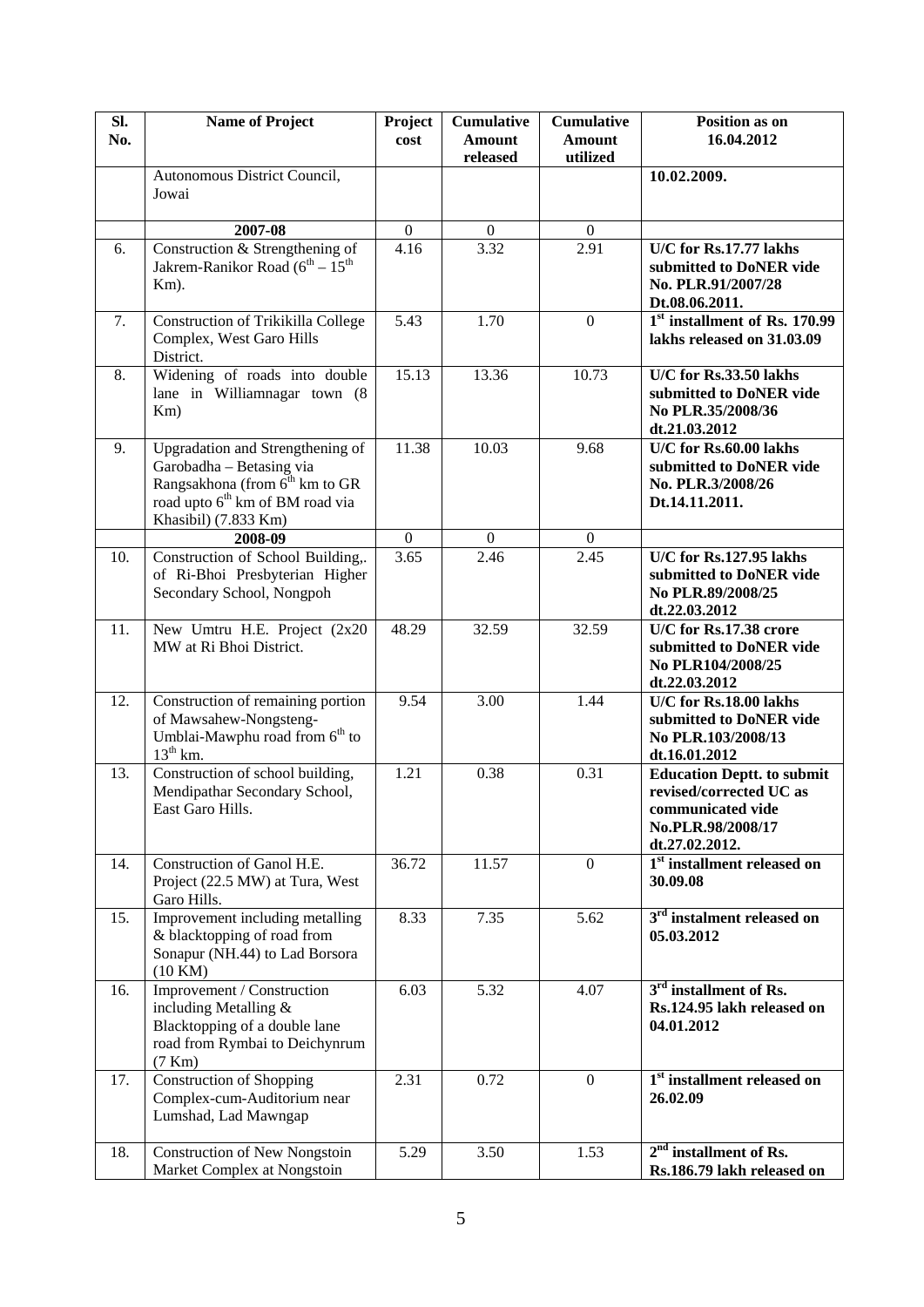| SI.<br>No. | <b>Name of Project</b>                                                                                                                                            | Project<br>cost  | <b>Cumulative</b><br><b>Amount</b> | <b>Cumulative</b><br><b>Amount</b> | Position as on<br>16.04.2012                                                                                                                                                         |
|------------|-------------------------------------------------------------------------------------------------------------------------------------------------------------------|------------------|------------------------------------|------------------------------------|--------------------------------------------------------------------------------------------------------------------------------------------------------------------------------------|
|            |                                                                                                                                                                   |                  | released                           | utilized                           |                                                                                                                                                                                      |
|            |                                                                                                                                                                   |                  |                                    |                                    | 29.12.2011                                                                                                                                                                           |
|            | 2009-10                                                                                                                                                           | $\boldsymbol{0}$ | $\boldsymbol{0}$                   | $\boldsymbol{0}$                   |                                                                                                                                                                                      |
| 19.        | Rehabilitation of Lyngkhat -<br>Dawki Road (9.75 Km)                                                                                                              | 11.61            | 10.24                              | 8.10                               | 3 <sup>rd</sup> installment of Rs.<br>Rs.214.17 lakh released on<br>29.11.2011                                                                                                       |
| 20.        | <b>Construction of Bormanik</b><br>College Building at Laimer,<br>Upper Shillong East Khasi Hills                                                                 | 2.50             | 0.90                               | 0.79                               | U/C for Rs.0.79 lakhs<br>submitted to DoNER vide<br>No PLR.103/2008/15<br>dt.18.01.2012                                                                                              |
| 21.        | Reconstruction of bridges and<br>Approaches on Damalgre -<br>Mellim - Boldamgiri road, Tura<br>in Meghalaya (Bridge No.5/3,<br>8/5, 9/1 & 10/2)                   | 11.47            | 4.13                               | 1.95                               | U/C for Rs.45.00 lakhs<br>submitted to DoNER vide<br>No PLR.203/2009/14<br>dt.07.12.2011.                                                                                            |
| 22.        | Reconstruction of Bridges on<br>Kherapara to Deku Bazar Road<br>(Bridge No.2/5, 5/3 & 10/2)                                                                       | 8.53             | 3.07                               | 1.88                               | U/C for Rs.13.53 lakhs<br>submitted to DoNER vide<br>No PLR.10/2010/14<br>dt.16.01.2012.                                                                                             |
| 23.        | <b>Construction of Nongstoin</b><br>College Building, Boys & Girls<br>hostel, library etc. at<br>Nongpyndeng, Nongstoin, West<br>Khasi Hills                      | 6.20             | 2.23                               | 1.90                               | U/C for Rs.190.00 lakhs<br>submitted to DoNER vide<br>No PLR.9/2010/22<br>dt.09.04.2012.                                                                                             |
| 24.        | Greater Raliang Water Supply<br>Project                                                                                                                           | 21.56            | 7.76                               | 7.76                               | U/C for Rs.776.23 lakhs<br>submitted to DoNER vide<br>No PLR.14/2010/10<br>dt.20.03.2012                                                                                             |
| 25.        | Sohryngkham<br>Water<br>Greater<br>Supply Project (Hills Division                                                                                                 | 6.70             | 4.82                               | 2.41                               | $2nd$ installment of Rs.2.41<br>crore released on<br>12.09.2011                                                                                                                      |
| 26.        | Greater Umsning Water Supply<br>Scheme                                                                                                                            | 11.28            | 8.12                               | 4.06                               | $2nd$ installment of Rs.4.06<br>crore released on 04.01.2012                                                                                                                         |
| 27.        | Water<br>Mawsynram<br>Supply<br>Scheme (Hills Division)                                                                                                           | 3.88             | 2.80                               | 1.40                               | $2nd$ installment of Rs.1.40<br>crore released on 09.09.2011                                                                                                                         |
| 28.        | Construction of RCC building of<br>Govt. Girls' Higher Secondary<br>School, Shillong                                                                              | 2.50             | 0.90                               | $\boldsymbol{0}$                   | <b>Education Department to</b><br>submit latest UC as per<br>format<br>alongwith<br>latest<br>QPR,<br>IR<br>etc<br>as<br>communicated<br>vide<br>No.PLR.23/2010/11<br>Dt.05.12.2011. |
| 29.        | Construction of a road from<br>Rongjeng – Mangsang – Adorgre<br>road including metalling &<br>blacktopping $(33^{rd}$ to $38^{th}$ Km)<br>with bridges (5.16 Km). | 4.39             | 1.58                               | 0.75                               | U/C for Rs.0.75 lakhs<br>submitted to DoNER vide<br>No PLR.25/2010/10<br>dt.06.06.2011                                                                                               |
| 30.        | Construction of DC Line from<br>Rongkhon to Ampati alongwith<br>2x20 MVA, 132/33 KV Sub -<br><b>Station at Ampati</b>                                             | 30.79            | 11.09                              | $\overline{0}$                     | 1 <sup>st</sup> installment of Rs.11.08<br>crore released on<br>26.03.2010                                                                                                           |
|            | 2010-11                                                                                                                                                           | $\boldsymbol{0}$ | $\overline{0}$                     | $\overline{0}$                     |                                                                                                                                                                                      |
| 31.        | Construction of School Building<br>Mawthawpdah<br>Presbyterian<br>Secondary School, West Khasi<br>Hills                                                           | 3.27             | 1.18                               | $\theta$                           | 1 <sup>st</sup> installment of Rs.1.18<br>crore released on<br>09.07.2010                                                                                                            |
| 32.        | Construction of School Building,                                                                                                                                  | 2.80             | 0.97                               | 0.97                               | UC for Rs.97.89 lakh                                                                                                                                                                 |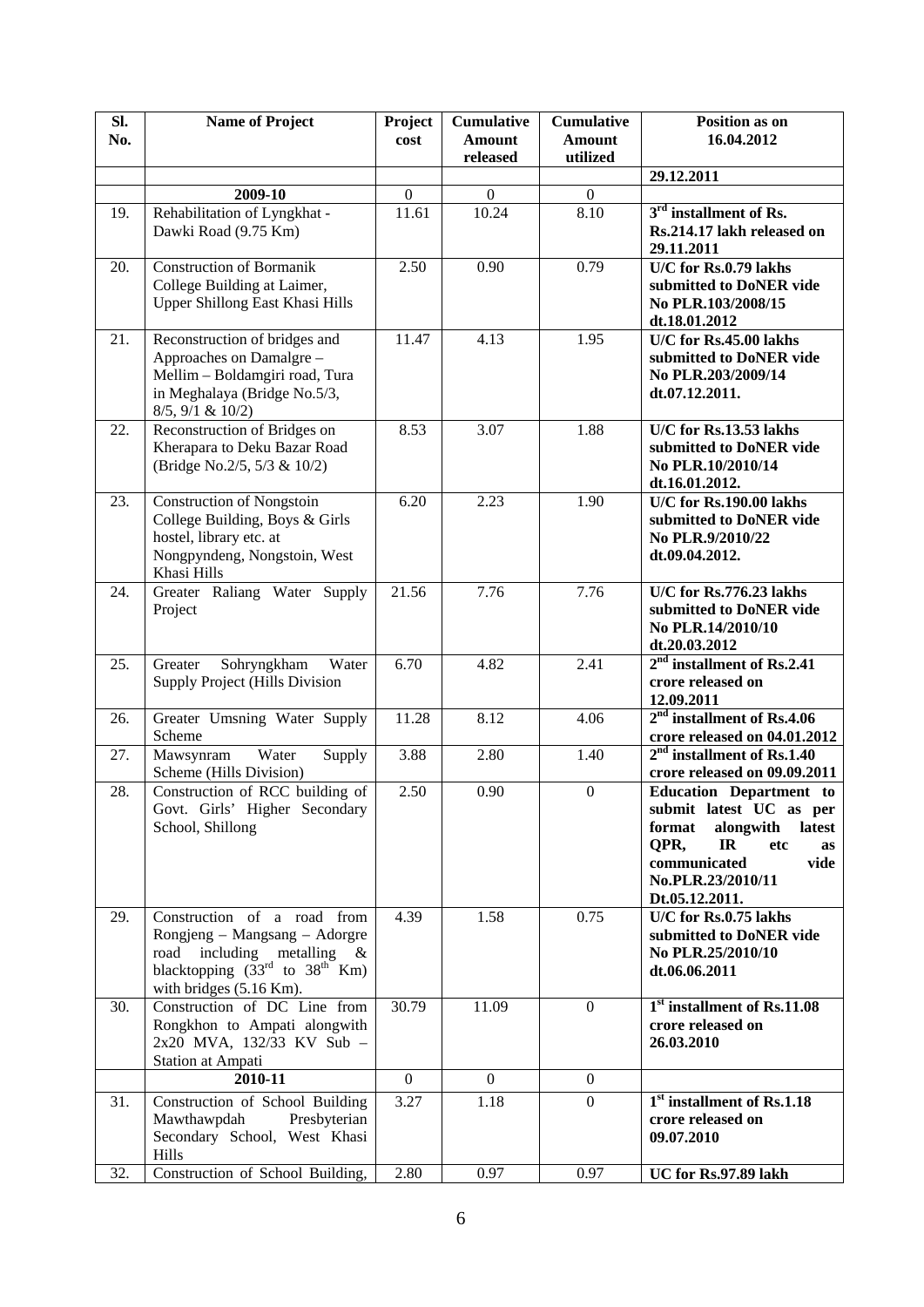| SI.<br>No. | <b>Name of Project</b>                                                                                                                                                                                                    | Project<br>cost  | <b>Cumulative</b><br><b>Amount</b><br>released | <b>Cumulative</b><br><b>Amount</b><br>utilized | Position as on<br>16.04.2012                                                             |
|------------|---------------------------------------------------------------------------------------------------------------------------------------------------------------------------------------------------------------------------|------------------|------------------------------------------------|------------------------------------------------|------------------------------------------------------------------------------------------|
|            | Hostels, Basketball Court etc., of<br>Nongpathaw Secondary School,<br>East Khasi Hills                                                                                                                                    |                  |                                                |                                                | submitted to DoNER vide<br>No.PLR.61/2010/15<br>dt.19.03.2012                            |
| 33.        | Ialong Combined Water Supply<br>Scheme (Jowai Division)                                                                                                                                                                   | 4.60             | 1.66                                           | $\Omega$                                       | $1st$ installment of Rs.1.66<br>released<br>crore<br>on<br>31.08.2010                    |
| 34.        | Umroi Water Supply<br>Scheme<br>(Umsning Division)                                                                                                                                                                        | 9.20             | 3.31                                           | $\mathbf{0}$                                   | $1st$ installment of Rs.3.31<br>released<br>crore<br>on<br>31.08.2010                    |
| 35.        | Rymbai Presbyterian<br>Higher<br>Secondary School, Rymbai                                                                                                                                                                 | 3.81             | 1.37                                           | 1.37                                           | U/C for Rs.1.37 lakhs<br>submitted to DoNER vide<br>No PLR.89/2010/13<br>dt.22.03.2012   |
| 36.        | Upper Shillong Water Supply<br>Project.                                                                                                                                                                                   | 33.02            | 11.89                                          | 11.89                                          | U/C for Rs.1188.84 lakhs<br>submitted to DoNER vide<br>No PLR.2/2011/10<br>dt.20.03.2012 |
| 37.        | Widening to double lane standard<br>i/c M & BT of Dkhiah-Sutnga-<br>Saipung-Moulsei-Halflong Road<br>(portion $1st$ to $8th$ , $17th$ and $18th$<br>Km) - Jaintia Hills                                                   | 15.78            | 5.68                                           | 5.66                                           | UC for Rs.28.71 lakh<br>submitted to DoNER vide<br>No.PLR.107/2010/15<br>dt.01.03.2012   |
| 38.        | Re-Construction of SPT bridge<br>No. 14/1 over Umngi River to<br>Permanent RCC bridge at 14 <sup>th</sup><br>Laitmawsiang<br>of<br>Km<br>Mawthawpdah road including<br>approaches - West Khasi Hills<br>Distt.            | 7.07             | 2.54                                           | 0.58                                           | UC for Rs.58.00 lakh<br>submitted to DoNER vide<br>No.PLR.1/2011/10<br>dt.20.01.2012     |
| 39.        | Improvement,<br>Widening,<br>Strengthening<br>Including<br>Metalling And Blacktopping of a<br>Road 9th Mile NH-37 Guwahati-<br>Shillong<br>Road<br>to<br>Killing-<br>Pillangkata (7 <sup>th</sup> To 16 <sup>th</sup> Km) | 10.96            | 3.95                                           | 0.63                                           | UC for Rs.63.00 lakh<br>submitted to DoNER vide<br>No.PLR. 4/2011/10<br>dt.01.02.2012    |
| 40.        | Construction/Renovation<br>of<br>School Building of DNS Wahlang<br>Memorial Secondary School, East<br>Khasi Hills, Shillong                                                                                               | 3.05             | 1.10                                           | $\mathbf{0}$                                   | $1st$ installment of Rs.1.10<br>crore released on<br>25.02.2011                          |
|            | $2011 - 12$                                                                                                                                                                                                               | $\boldsymbol{0}$ | $\Omega$                                       | $\theta$                                       |                                                                                          |
| 41         | Construction including M & BT<br>of Bandapara - Mallangkona -<br>Shallang Road (52 Km) Phase $- I$<br>10.00 Km - West Garo Hills<br>District                                                                              | 10.72            | 3.86                                           | $\Omega$                                       | $1st$ installment of Rs.3.86<br>released<br>crore<br>on<br>08.07.2011                    |
| 42.        | LILO of one circuit of Palatana -<br>Bongaigoan at Killing with<br>400/200, 2x315 MVA GIS Sub -<br>Station                                                                                                                | 93.48            | 33.65                                          | $\Omega$                                       | $1st$ installment of Rs.33.65<br>released<br>crore<br>on<br>06.07.2011                   |
| 43.        | Strengthening<br>improvement<br>including<br>Metalling<br>&<br>blacktopping<br>of<br>road<br>from<br>Bholaganj to Nongjri including<br>construction of a major bridge at<br>Tharia over river Wahrew.                     | 29.37            | 10.58                                          | $\overline{0}$                                 | $1st$ installment of Rs.10.57<br>released<br>crore<br>on<br>28.12.2011                   |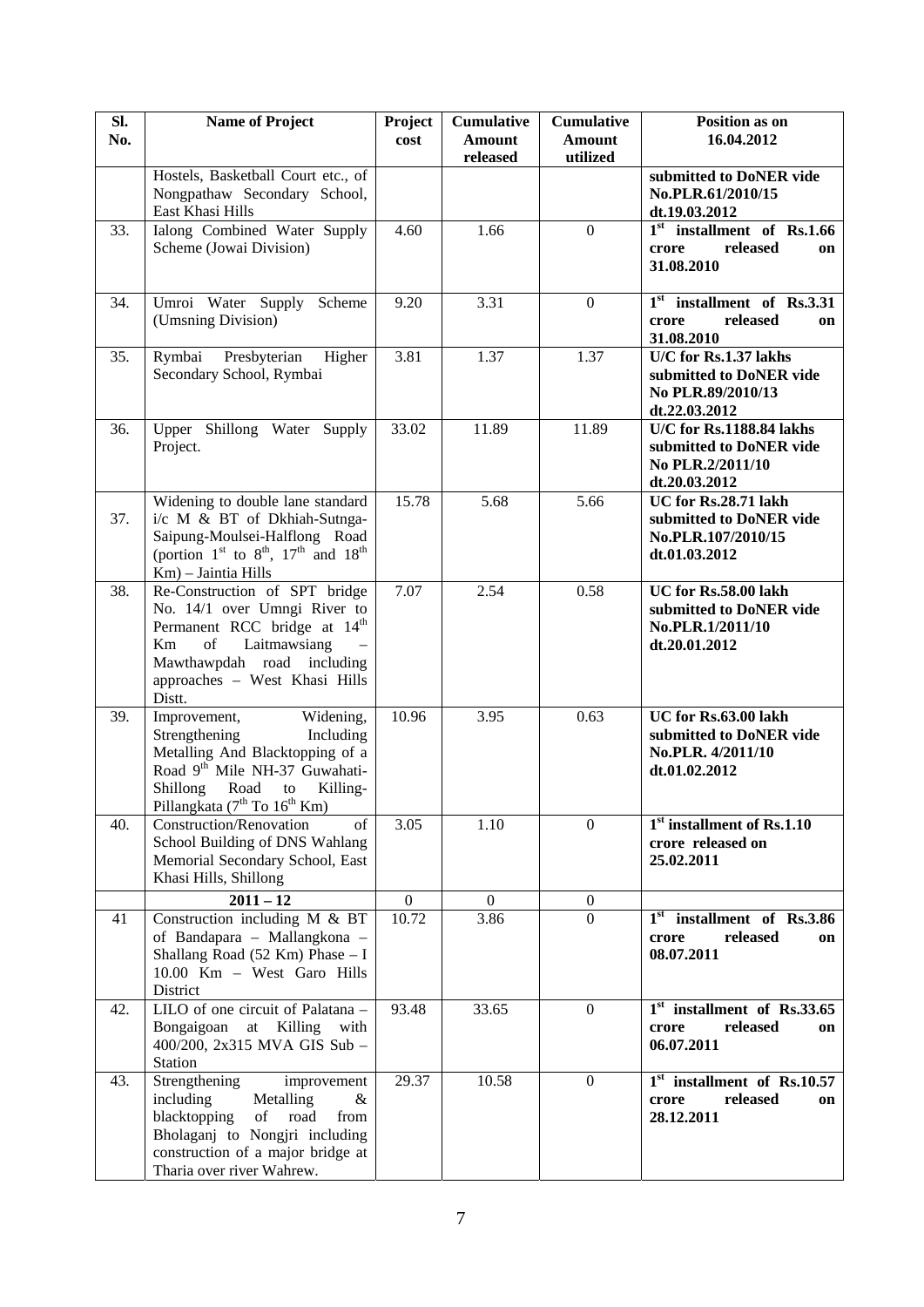| SI.<br>No. | <b>Name of Project</b>                                                                                                                                   | Project<br>cost | <b>Cumulative</b><br>Amount<br>released | <b>Cumulative</b><br>Amount<br>utilized | Position as on<br>16.04.2012                                                        |
|------------|----------------------------------------------------------------------------------------------------------------------------------------------------------|-----------------|-----------------------------------------|-----------------------------------------|-------------------------------------------------------------------------------------|
| 44.        | Widening & strengthening of<br>Damra – Mendipathar – Songsak<br>- Williamnagar road (conversion<br>of SPT bridges to RCC bridges)                        | 5.95            | 2.14                                    | $\theta$                                | 1 <sup>st</sup><br>of<br>installment<br>Rs.2.14crore released<br>on<br>28.12.2011   |
| 45.        | Construction of RCC Bridges<br>No.3/1, 7/1, 7/2 & 8/1 on Ampati<br>- Mankachar                                                                           | 5.00            | 1.80                                    | $\theta$                                | 1 <sup>st</sup><br>of<br>installment<br>Rs.2.14crore released<br>on<br>14.02.2012   |
| 46.        | Construction of Remaining length<br>of Possengagre to Anangpara<br>including metalling<br>and<br>blacktopping $(15.00 \text{ Km})$<br>upto<br>Anchenggre | 6.89            | 2.48                                    | $\Omega$                                | 1 <sup>st</sup><br>installment of Rs.2.48<br>released<br>crore<br>on.<br>05.03.2012 |
|            | <b>TOTAL</b>                                                                                                                                             | 551.47          | 255.37                                  | 132.02                                  |                                                                                     |

- Presently, there are **63 retained NLCPR projects**, at a total cost of **Rs.581.08 crore**, awaiting approval of the M/O DoNER.
- Out of these, 22 projects at a total cost of **Rs.266.70 crore** are pending with the State Govt. for want of modified / revised DPRs and other clarifications. Steps are being taken for early compliance.

| SI             | <b>Name of Schemes / Projects</b>                                                                       | Estd. Cost   | <b>Remarks</b>                                                                                                                                                                |
|----------------|---------------------------------------------------------------------------------------------------------|--------------|-------------------------------------------------------------------------------------------------------------------------------------------------------------------------------|
| N <sub>0</sub> |                                                                                                         | (Rs, Cr.)    |                                                                                                                                                                               |
|                | $2005 - 06$                                                                                             |              |                                                                                                                                                                               |
| 1.             | Construction of Stadium at Khadsawphra Sports<br>Association ground in Mairang                          | 9.00         | Sports & Youth Affairs Deptt. to<br>submit Modified/revised DPR along<br>with clarifications as communicated<br>PLR.<br>68/2006/SYA/50<br>vide<br>Dt.11.07.2011               |
| 2.             | Construction of Sanshnong Secondary School, Umlyngka,<br>Nongkseh, 3 <sup>rd</sup> Mile, Upper Shillong | 2.34         | Education Deptt.<br>submit a<br>to<br>explanation<br>detailed<br>the<br>on<br>observations made by DONER as<br>communicated<br>vide<br>No.PLR.90/2005/EDN/196<br>Dt.14.03.08. |
|                | $2006 - 07$                                                                                             | $\mathbf{0}$ |                                                                                                                                                                               |
| 3.             | Construction of the Outdoor Stadium at Tura, West Garo<br>Hills.                                        | 13.02        | Sports & Youth Affairs Deptt. to<br>submit Modified/revised DPR as<br>communicated vide No. PLR.68/<br>2006/SYA/27 Dt. 21-05-08                                               |
| 4.             | Construction of Outdoor Stadium at Williamnagar, East<br>Garo Hills.                                    | 8.72         | Sports & Youth Affairs Deptt. to<br>submit an authenticated copy of the<br>DPR as communicated vide No.<br>PLR.68/2006/SYA/47 Dt. 20-05-11                                    |
|                | $2007 - 08$                                                                                             | $\mathbf{0}$ |                                                                                                                                                                               |
| 5.             | Construction of Maharam Govt, Secondary School                                                          | 2.00         | Education<br>submit<br>Deptt<br>to<br>modified/revised<br><b>DPR</b><br><b>as</b><br>communicated<br>vide.<br>No.<br>PLR.129/2007/200 Dt.11.10.2011.                          |
| 6.             | Construction of Jirang Govt. Secondary School                                                           | 2.00         | Education Department to submit<br>$\sqrt{ }$<br>revised<br>Modified<br><b>DPR</b><br>as<br>vide<br>No.<br>communicated<br>PLR.129/2007/192 Dt.12.09.2011.                     |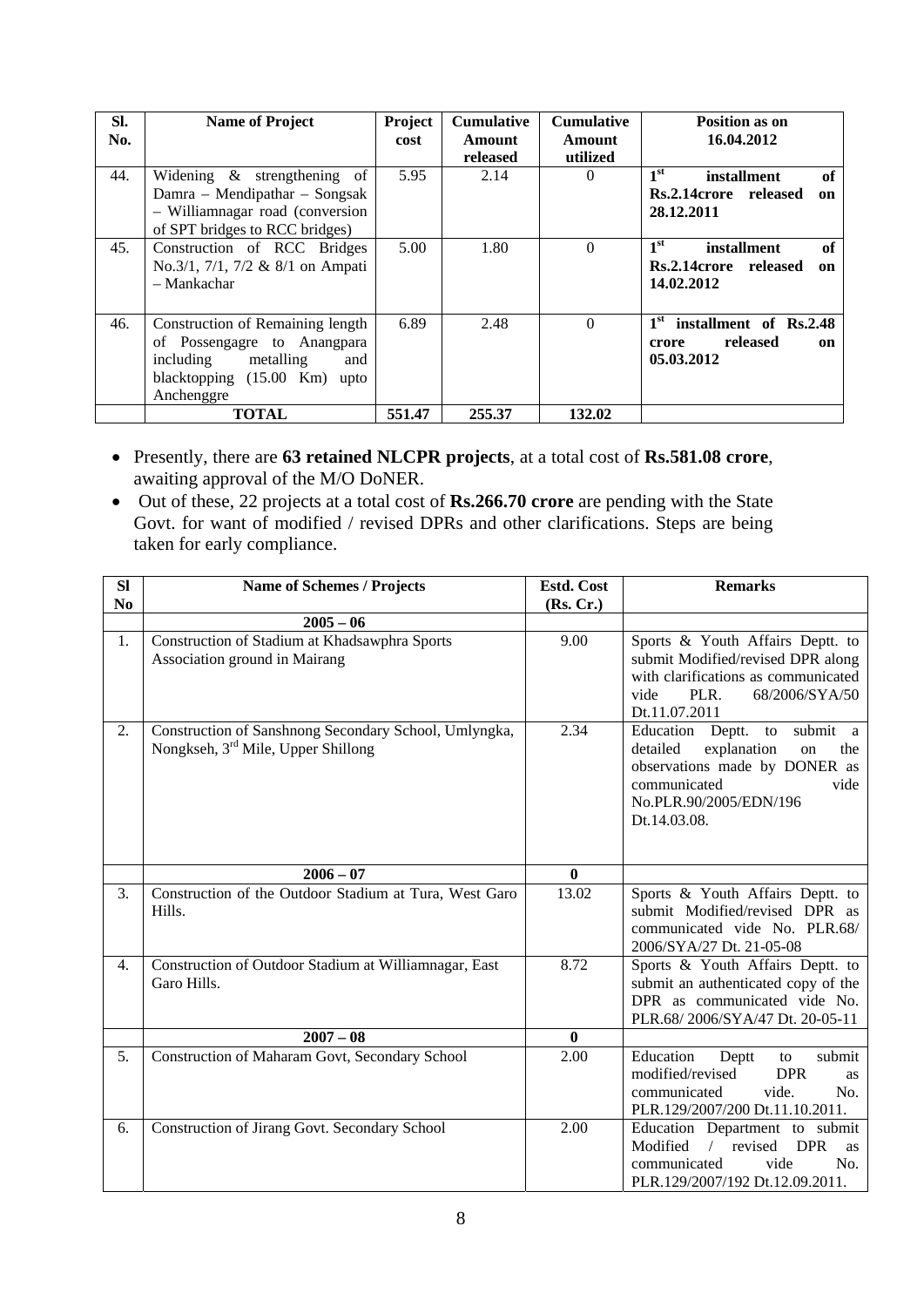| 7.  | Reconstruction and Modernisation of Sohkha Government<br>Higher Secondary School at Sohkha, Jaintia Hills.                                                                                                            | 3.00              | Education<br>Deptt<br>to<br>submit<br>clarifications as communicated vide.<br>PLR.129/2007/151<br>No.<br>Dt.14.04.2010.                              |  |  |  |
|-----|-----------------------------------------------------------------------------------------------------------------------------------------------------------------------------------------------------------------------|-------------------|------------------------------------------------------------------------------------------------------------------------------------------------------|--|--|--|
| 8.  | Strengthening of the Kiang Nangbah Govt. College at<br>Jowai.                                                                                                                                                         | 3.00              | Education<br>Deptt<br>submit<br>to<br>modified/revised<br><b>DPR</b><br>as<br>communicated<br>vide.<br>No.<br>PLR.129/2007/201 Dt.11.10.2011.        |  |  |  |
|     | $2008 - 09$                                                                                                                                                                                                           | $\bf{0}$          |                                                                                                                                                      |  |  |  |
| 9.  | Construction of Addl. 200 bedded Hospital at Ganesh Das<br>Hospital (Government Women Hospital Phase - I).                                                                                                            | 6.50              | Health & Family Welfare Deptt. to<br>submit proper DPR as<br>communicated vide PLR. 102/2008<br>/114 dt.01.03.2011                                   |  |  |  |
| 10. | Construction of Evaluation and Seminar Room, Women's<br>Hostel, Ex-Chairman's Quarter, Director & Staff Quarter,<br>Metalling, blacktopping of approach road of MBOSE,<br>Tura.                                       | 4.58              | submit<br>Education<br>Deptt.<br>to<br>clarifications in prescribed proforma<br>communicated<br>vide<br>PLR.<br><b>as</b><br>102/2008/97 dt.22.10.10 |  |  |  |
| 11. | Construction of Outdoor Stadium at Jowai.                                                                                                                                                                             | 9.75              | SYA Deptt to submit DPR as<br>communicated vide<br>No.<br>PLR.<br>102/2008/20 Dt. 29.05.09.                                                          |  |  |  |
|     | $2009 - 10$                                                                                                                                                                                                           | $\bf{0}$          |                                                                                                                                                      |  |  |  |
| 12. | Construction / renovation of Rongrenggiri Govt. HSS                                                                                                                                                                   | 3.00              | Education Deptt to submit 5 (five)<br>copies of DPR as communicated<br>vide No. PLR.194 /2009/3 Dt.<br>07.09.09.                                     |  |  |  |
| 13. | Construction of cultural complex-cum-Museum etc. at<br>Tura.                                                                                                                                                          | 8.29              | Arts & Culture Deptt. to submit<br>modified / revised of DPR as<br>communicated<br>PLR.<br>vide<br>194/2009/118 dt.12.05.2011                        |  |  |  |
| 14. | Construction of Outdoor Stadium at Baghmara, South<br>Garo Hills District.                                                                                                                                            | 17.50             | Sports & Youth Affairs to submit 5<br>(five) sets DPR as communicated<br>vide PLR. 194/2009/17 dt.25.11.09                                           |  |  |  |
| 15. | Reconstruction of BUG bridge No.9/3 and 9/4 with RCC<br>permanent bridge including approaches on Rongrenggre -<br>Simsanggre - Nengkhra Road - East Garo Hills Distt                                                  | 4.00              | <b>PWD</b><br><b>DPR</b><br>submit<br>to<br>as<br>PLR.<br>communicated<br>vide<br>194/2009/17 dt.25.11.09                                            |  |  |  |
| 16. | Improvement including widening and M $\&$ BT of 15 <sup>th</sup> to<br>35 <sup>th</sup> Km Section of Baghmara - Maheshkhola Road<br>including reconstruction of SPT bridge at $35th$ km – South<br>Garo Hills Distt. | 20.00             | PWD to submit modified/revised<br>DPR as communicated vide PLR.<br>194/2009/128 dt.16.06.2011                                                        |  |  |  |
|     | $2010 - 11$                                                                                                                                                                                                           | $\bf{0}$          |                                                                                                                                                      |  |  |  |
| 17. | Sports Stadium at Shillong.                                                                                                                                                                                           | 70.00             | Sports & Youth Affairs Department to<br>submit DPR as communicated vide No.<br>PLR.213/2009/Pt./11 dt.08.11.2010                                     |  |  |  |
| 18. | Sports Stadium at Ampati.                                                                                                                                                                                             | 16.00             | Sports & Youth Affairs Department to<br>submit DPR as communicated vide No.<br>PLR.213/2009/Pt./23 dt.23.02.2011                                     |  |  |  |
|     | $2011 - 12$                                                                                                                                                                                                           | $\mathbf{0}$      |                                                                                                                                                      |  |  |  |
| 19. | Bailey Bridge over river Simsang at Nokilawe, East Garo<br>Hills                                                                                                                                                      | $\overline{7.00}$ | PWD to submit 5 (five) copies of<br>the DPRs as communicated vide<br>No.PLR.21/2011/16 dt.29.02.2012                                                 |  |  |  |
| 20. | Dangar Water Supply, East Garo Hills.                                                                                                                                                                                 | 25.00             | PHE to submit 5 (five) copies of<br>the DPRs as communicated vide<br>No.PLR.21/2011/16 dt.29.02.2012                                                 |  |  |  |
| 21. | Multi Facility Centres at 60 villages @ Rs.33.00 lakh each                                                                                                                                                            | 20.00             | $C$ & RD to submit 5 (five) copies<br>of the DPRs as communicated<br>vide<br>No.PLR.21/2011/19<br>dt.29.03.2012                                      |  |  |  |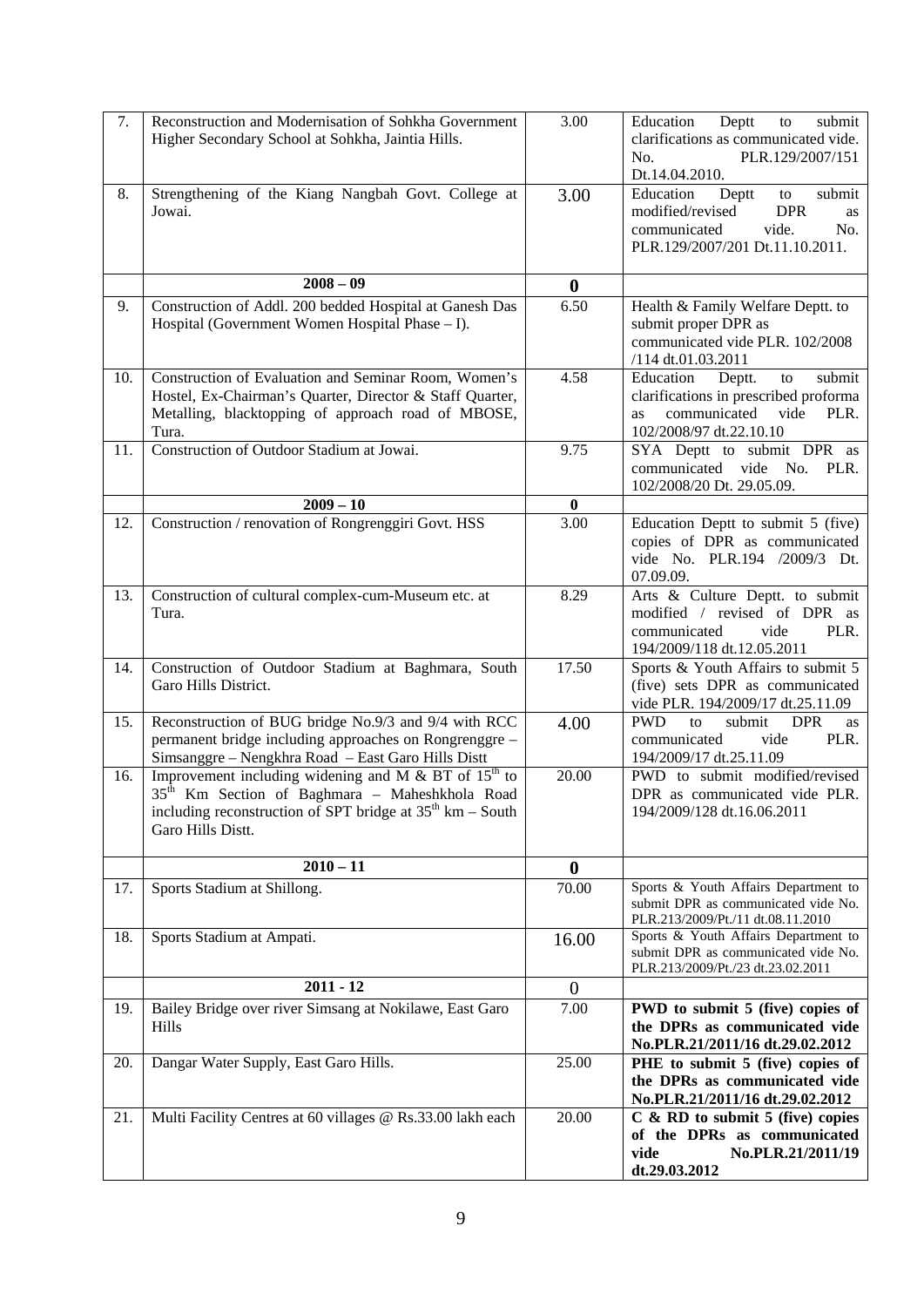| 22. | Road from NH 62 to Mindikgre $-9$ Km | 12.00  | <b>PWD</b> to submit 5 (five) copies of                          |
|-----|--------------------------------------|--------|------------------------------------------------------------------|
|     |                                      |        | the DPRs as communicated vide<br>No.PLR.21/2011/19 dt.29.03.2012 |
|     |                                      |        |                                                                  |
|     |                                      | 266.70 |                                                                  |

• 41 projects at a total cost of Rs.314.38 crore are awaiting for approval and are lying with the M/O DoNER and other Central Line Ministries.

| SI             | <b>Name of Schemes / Projects</b>                                                                                                                                  | Estd. Cost        | <b>Remarks</b>                                                                                                                                          |  |  |
|----------------|--------------------------------------------------------------------------------------------------------------------------------------------------------------------|-------------------|---------------------------------------------------------------------------------------------------------------------------------------------------------|--|--|
| N <sub>0</sub> | 2003-2004                                                                                                                                                          | (Rs, Cr.)         |                                                                                                                                                         |  |  |
| 1.             | Reconstruction of RCC Bridges No.3/1, 7/1, 7/2 & 8/1 on<br>Ampati-Mankachar Road (4 Nos.)                                                                          | 7.74              | Revised /Modified DPR as per the<br>comments of DORTH submitted to<br>DONER vide No.<br>PLR.4/2002/PWD/507dt.27.01.2010                                 |  |  |
| 2.             | Construction of a bridge over river Khasimara (120m.<br>span) including 2 (two) culverts and approaches.                                                           | 5.06              | Non Duplicacy Certificate<br>submitted to DoNER vide<br>PLR.4/2002/PWD/517Dt.<br>25.07.2011                                                             |  |  |
|                | $2004 - 05$                                                                                                                                                        | $\bf{0}$          |                                                                                                                                                         |  |  |
| 3.             | Construction of Ampati-Mellim Road from $10^{th}$ Km $-15^{th}$<br>Km (6Km) and 4 Nos RCC Bridges                                                                  | 4.96              | Modified / revised DPR submitted to<br>DoNER vide No. PLR 4/2002/PWD<br>/521 Dt.03.10.11                                                                |  |  |
|                | $2005 - 06$                                                                                                                                                        | $\bf{0}$          |                                                                                                                                                         |  |  |
| 4.             | Reconstruction of the Sein Jaintia Hall, Shillong                                                                                                                  | $\overline{3.00}$ | Justifications submitted to M/o<br>DoNER as communicated vide<br>letter No.PLR.95/2004/71<br>dt.04.02.2010                                              |  |  |
| 5.             | Construction of Cultural Complex cum District Library<br>Auditorium at Williamnagar, E. Garo Hills.                                                                | 8.67              | Modified/Revised DPR submitted<br>to DONER vide No. PLR.90/2005/<br>MAC/41 Dt. 25.03.2011                                                               |  |  |
| 6.             | Construction of Arts & Culture Complex at Nongstoin.                                                                                                               | 4.57              | Modified/Revised DPR submitted<br>to DoNER vide No. PLR.90/2005/<br>MAC/13 Dt. 04.12.2006                                                               |  |  |
| 7.             | Construction of Ri-Bhoi College Building, Nongpoh                                                                                                                  | 5.35              | Clarifications to the observations<br>/comments raised by the M/o<br>MoUD submitted to DONER vide<br>letter No.PLR.90/2005/EDN/217<br>Dt 04-12-08.      |  |  |
| 8.             | Extension of College Building of Nabon Synod College,<br>Shillong                                                                                                  | 2.88              | 5 (five) copies of modified /revised<br>DPR with clarifications submitted to<br><b>DONER</b><br>vide<br>No.<br>PLR.90/2005/EDN/281<br>Dt.<br>20.12.2010 |  |  |
| 9.             | Construction & Provision of School Building, Hostel and<br>student's amenities of Agape Secondary School cum<br>Children Home (Orphanage), Pomsohmen, Cherrapunjee | 4.06              | Clarifications submitted to M/O<br>DoNER vide PLR 90/2005 / EDN<br>/238 Dt. 01.07.09.                                                                   |  |  |
| 10.            | Construction of School Building, Boy's Hostel & Staff's<br>quarters of Hynriew Shnong Secondary School, Shngi-<br>mawlein, Mawkyrwat, W/Khasi Hills                | 2.82              | 4 (four) copies of the Proforma<br>submitted to M/O DONER vide No.<br>PLR.68/2006/Pt.41 dated 25-02-10.                                                 |  |  |
| 11.            | Construction including metalling and blacktopping of road<br>from Sohbar to Tharia (13Km)                                                                          | 6.00              | Non Duplicacy certificate submitted<br>to DONER vide No.PLR.90 / 2005 /<br>388 Dt.08.10.09                                                              |  |  |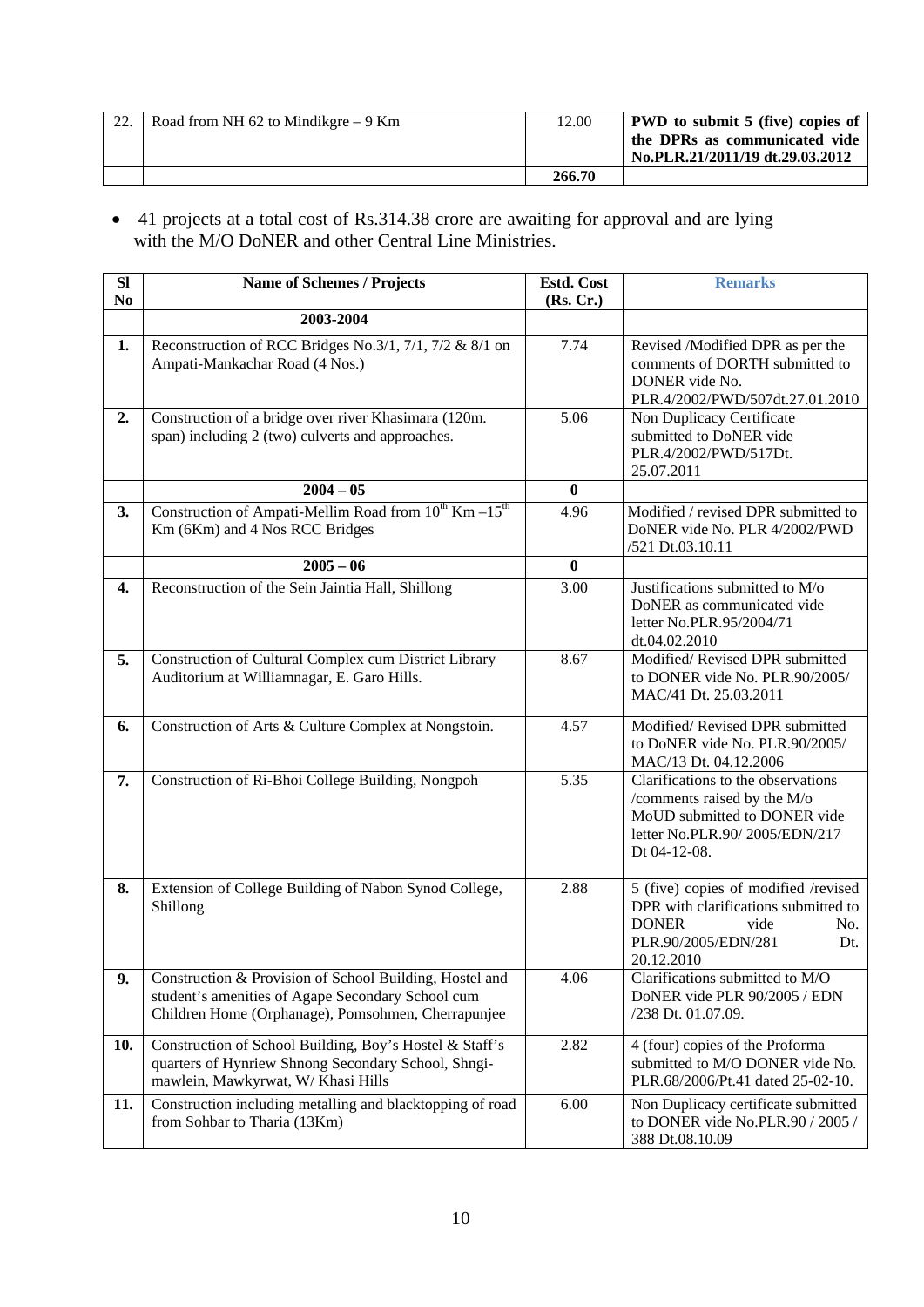| 12. | Construction of embankment cum road from Mandagre to<br>Debela Bachanda road at Haldibari                                                                                                                                                                                                                                                                                                                                                                                                                          | 2.40             | Clarifications submitted to DONER<br>vide No.PLR.90 / 2005 / 357<br>Dt.15.01.09.                                                                              |  |  |
|-----|--------------------------------------------------------------------------------------------------------------------------------------------------------------------------------------------------------------------------------------------------------------------------------------------------------------------------------------------------------------------------------------------------------------------------------------------------------------------------------------------------------------------|------------------|---------------------------------------------------------------------------------------------------------------------------------------------------------------|--|--|
|     | 2006-07                                                                                                                                                                                                                                                                                                                                                                                                                                                                                                            | $\boldsymbol{0}$ |                                                                                                                                                               |  |  |
| 13. | Provision of medical facilities to 5 (five) Hospitals in<br>Meghalaya                                                                                                                                                                                                                                                                                                                                                                                                                                              | 7.37             | Revised/Modified DPRs submitted<br>to DONER along with replies to<br>MHFW's observations vide. No.<br>PLR.68/2006/90 dt.27.03.08                              |  |  |
| 14. | Construction of four storeyed RCC Building for ST.<br>Joseph English School, Jaiaw, East Khasi Hills.                                                                                                                                                                                                                                                                                                                                                                                                              | 2.14             | <b>Clarification as per M/O DoNER</b><br>prescribed proforma submitted to<br>DoNER vide PLR.68/2006/Pt./<br>46 dt.19.03.2011.                                 |  |  |
| 15. | Construction of an Orphanage Home for boys at<br>Mawphlang                                                                                                                                                                                                                                                                                                                                                                                                                                                         | 2.12             | Para-wise clarifications submitted<br>DoNER vide PLR.68/2006/Pt./35<br>dt.16.10.09                                                                            |  |  |
|     | $2007 - 08$                                                                                                                                                                                                                                                                                                                                                                                                                                                                                                        | $\mathbf{0}$     |                                                                                                                                                               |  |  |
| 16. | Replacement of Spt. Bridges by permanent RCC bridges<br>on Mawphlang-Balat-Gomaghat-Maheshkhola (MBGM)<br>Road (Balat Bagli – Road section II & III).<br>Br.Nos.21/1,21/4,24/1,25/3,25/6, 26/1, 26/2,<br>27/5.28/14,29/6, 30/4, 30/8, 32/1, 32/10, 34/2, 37/7, 36/1,<br>37/4, 37/14, 41/4, 43/1, 44/1, 44/2, 54/4, 55/1, 56/5, 57/1,<br>57/2, 57/3, 57/7, 57/8, 58/3, 67/2, 68/4, 70/7, 72/3, 72/5,<br>72/6, 72/9, 75/9, 76/2, 78/7, 79/5, 79/9, 81/8, 81/2, 81/3,<br>$83/3$ , $83/4$ , $84/5$ , $84/10 = 51$ nos. | 33.00            | Modified/revised DPR submitted to<br>DoNER vide. No. PLR.129/2007/203<br>Dt. 12.03.2012                                                                       |  |  |
| 17. | Reconstruction of washed out timber bridge No.1/4 on<br>Chockpot Sibbari via Rongrikimgre Road.                                                                                                                                                                                                                                                                                                                                                                                                                    | 5.51             | Modified/revised DPR submitted to<br>DoNER videPLR.129/2007/187<br>dt.27.05.2011.                                                                             |  |  |
| 18. | Khliehriat Secondary School Khliehriat                                                                                                                                                                                                                                                                                                                                                                                                                                                                             | 3.00             | Clarifications submitted to DoNER<br>No.<br>PLR.129/2007/189<br>vide.<br>Dt.21.07.2011.                                                                       |  |  |
| 19. | Construction works for College Teachers Education at<br>Rongkhon, Tura.                                                                                                                                                                                                                                                                                                                                                                                                                                            | 2.70             | 3 (three) copies of DPR submitted<br>M/O DONER<br>vide.<br>No.<br>to<br>PLR.129/2007/182 Dt.19-03-2011                                                        |  |  |
|     | $2008 - 09$                                                                                                                                                                                                                                                                                                                                                                                                                                                                                                        | $\overline{0}$   |                                                                                                                                                               |  |  |
| 20. | Strengthening improvement including Metalling<br>&<br>blacktopping of road from Bholaganj to Nongjri including<br>construction of a major bridge at Tharia over river<br>Wahrew.                                                                                                                                                                                                                                                                                                                                   | 26.55            | Non Duplicacy Certificate<br>submitted to DoNER vide PLR.<br>102/2008/132 dt.08.08.2011                                                                       |  |  |
| 21. | Improvement, widening & metalling and blacktopping of<br>Rwiang – Langia – Tynghor – Aradonga road including<br>construction of missing links (51.00 KM) (For<br>construction of new road and construction of bridge<br>no.49/1, 14/1 and culverts 46/1, 45/1, 8/1, 5/1, 4/1, 3/1<br>and $1/1$ ).                                                                                                                                                                                                                  | 9.65             | DPR submitted to M/O DoNER<br>vide PLR. 102/2008/49 dt.10.12.09                                                                                               |  |  |
| 22. | Widening & Strengthening of Damra-Mendi-Songsak-<br>Williamnagar road (For conversion of SPT bridge into<br>RCC bridge).                                                                                                                                                                                                                                                                                                                                                                                           | 5.00             | Non Duplicacy Certificate<br>submitted to DoNER vide PLR.<br>102/2008/137 dt.25.08.2011                                                                       |  |  |
| 23. | Greater Selsella Water Supply Scheme (Tura North<br>Division).                                                                                                                                                                                                                                                                                                                                                                                                                                                     | 10.04            | Fresh Copies of DPR in conformity<br>to the guidelines laid down by the<br>M/ Rural Development submitted to<br>DoNER vide PLR.102/2008/140<br>dt.19.09.2011. |  |  |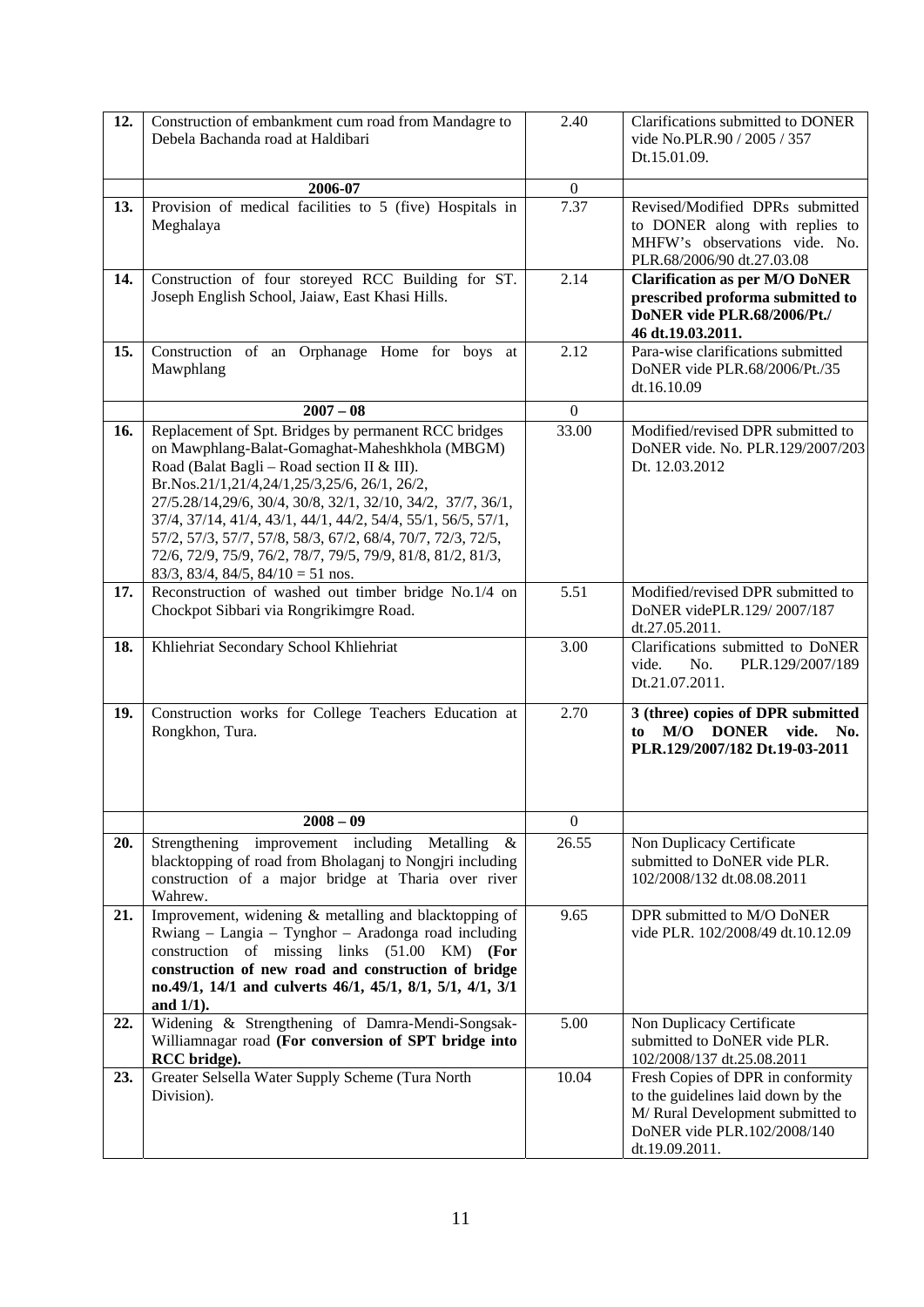| 24. | Construction of major Bridge 450.00 M length over river<br>Umiam at Patharghat to connect Kalatek including<br>construction and metalling and blacktopping of the<br>approach road of the bridge upto zero point of Indo-<br>Bangladeh Border (2.00 Km) | 42.00             | DPR submitted to DoNER as<br>communicated vide PLR.102/2008/<br>84 dt. 12.05.2010                                                                   |  |  |
|-----|---------------------------------------------------------------------------------------------------------------------------------------------------------------------------------------------------------------------------------------------------------|-------------------|-----------------------------------------------------------------------------------------------------------------------------------------------------|--|--|
| 25. | Construction of Ramkrishna Secondary School, Shella.                                                                                                                                                                                                    | 3.00              | 5 (five) copies of DPR submitted to<br>DoNER vide No. PLR. 102<br>/2008/74 Dt. 05.03.2010.                                                          |  |  |
| 26. | Construction of Laban Bengalee Girls'HSS.                                                                                                                                                                                                               | 2.00              | 3 (three) copies of Modified /<br><b>DPR</b><br>submitted<br><b>Revised</b><br>to<br>vide.<br><b>DoNER</b><br>No.<br>PLR.102/2008/142 Dt.13-12-2011 |  |  |
|     | $2009 - 10$                                                                                                                                                                                                                                             | $\mathbf{0}$      |                                                                                                                                                     |  |  |
| 27. | Additional construction of Seng Khasi College, Shillong                                                                                                                                                                                                 | 3.00              | Clarification submitted to DoNER<br>vide PLR.194/2009/132<br>dt.21.06.2011                                                                          |  |  |
| 28. | Construction / renovation of Capt. Williamson Sangma<br>College, Baghmara                                                                                                                                                                               | 3.00              | 4 (four) copies of modified/revised<br>DPR submitted to DoNER vide No.<br>PLR.194 /2009/149 Dt. 15.09.2011                                          |  |  |
| 29. | Construction / renovation of Durama College, Tura                                                                                                                                                                                                       | 3.00              | 5 (five) copies of DPR submitted to<br>DoNER vide No. PLR.194<br>/2009/151 Dt. 27.10.11.                                                            |  |  |
| 30. | Construction of Tirot Sing Memorial College, Mairang                                                                                                                                                                                                    | 3.00              | 5 (five) copies of modified / revised<br>DPR submitted to DoNER vide<br>PLR.194/2009/165 dt.30.01.2012                                              |  |  |
| 31. | Construction of Bogulabitha Hangshadhar SS Building,<br>Trikrikilla                                                                                                                                                                                     | $\overline{3.00}$ | 5 (five) copies of DPR submitted to<br>DoNER vide No.<br>PLR.194/2009/148 Dt. 15.09.2011.                                                           |  |  |
| 32. | Construction / renovation of school building, etc. in<br>respect of Rongara Deficit SS, South Garo Hills                                                                                                                                                | 2.23              | DPR submitted to M/O DONER<br>vide.<br>PLR.194/2009/113<br>No.                                                                                      |  |  |
|     |                                                                                                                                                                                                                                                         |                   | Dt.19-03-2011                                                                                                                                       |  |  |
| 33. | Construction of a road from Ranikor to Phlangdiloin<br>including a major bridge over Wah Riliang (180 m span)<br>(Portion from 30 <sup>th</sup> Km of MBGM Road upto bridge point)<br>- West Khasi Hills Distt                                          | 16.00             | Modified/revised DPR submitted to<br><b>DoNER</b><br>vide<br>No.<br>PLR.194/2009/171 dt.13.04.2012                                                  |  |  |
| 34. | Construction of Jordan Counseling Centre cum Clinic<br>under Salvy Foundation, Dkhiah West, Jaintia Hills.                                                                                                                                              | 2.58              | 5 (five) copies of modified /revised<br>DPR submitted to DoNER vide<br>PLR. 194/2009/169 Dt.10.04.2012                                              |  |  |
| 35. | Construction of remaining length of Posenggagre to<br>Anangpara road (2 Km) including M &BT ( $L = 15$ Km to<br>Achenggre - West Garo Hills Distt.                                                                                                      | 6.00              | 5 (five) copies of modified/revised<br>DPR submitted to DoNER vide<br>PLR. 194/2009/81 dt.20.10.10                                                  |  |  |
|     | $2010 - 11$                                                                                                                                                                                                                                             | $\mathbf{0}$      |                                                                                                                                                     |  |  |
| 36. | Construction of Juvenile Home / Shelter Home at<br>Mawdiangdiang New Shillong                                                                                                                                                                           | 7.38              | 5 (five) copies of DPR submitted to<br>DoNER vide No. PLR.213/2009/Pt./27<br>dt.30.03.2011                                                          |  |  |
| 37. | Improvement, widening $&$ strengthening of Weiloi –<br>Mawkyrwat - Rangblang Road (40.00 Km)                                                                                                                                                            | 27.00             | 5 (five) copies of DPR submitted to<br>DoNER vide No. PLR.213/2009/Pt./40<br>dt.10.01.2012                                                          |  |  |
| 38. | Eco Tourism in Tura.                                                                                                                                                                                                                                    | 3.00              | 4 (four) copies of DPR submitted to<br>DoNER vide No. PLR.213/2009/Pt./24<br>dt.09.03.2011                                                          |  |  |
| 39. | Construction of school building of Mawkyllei Higher<br>Secondary School, Mawkyllei, West Khasi Hills                                                                                                                                                    | 3.00              | 5 (five) copies of DPR submitted to<br>DoNER vide No. PLR.213/2009/Pt./37<br>dt.06.09.2011                                                          |  |  |
| 40. | Construction of suspension foot bridge over river Simsang<br>near Samanda in East Garo Hills.                                                                                                                                                           | 2.60              | DPR submitted to DoNER vide No.<br>PLR.213/2009/Pt./31 dt.24.05.2011                                                                                |  |  |
| 41. | Construction of an approach road from Chockpot in South<br>Garo Hills to Jetra (Jetragre) $(0 - 17.00 \text{ Km})$ .                                                                                                                                    | 18.00             | DPR submitted to DoNER vide No.<br>PLR.213/2009/Pt./29 dt.18.05.2011                                                                                |  |  |